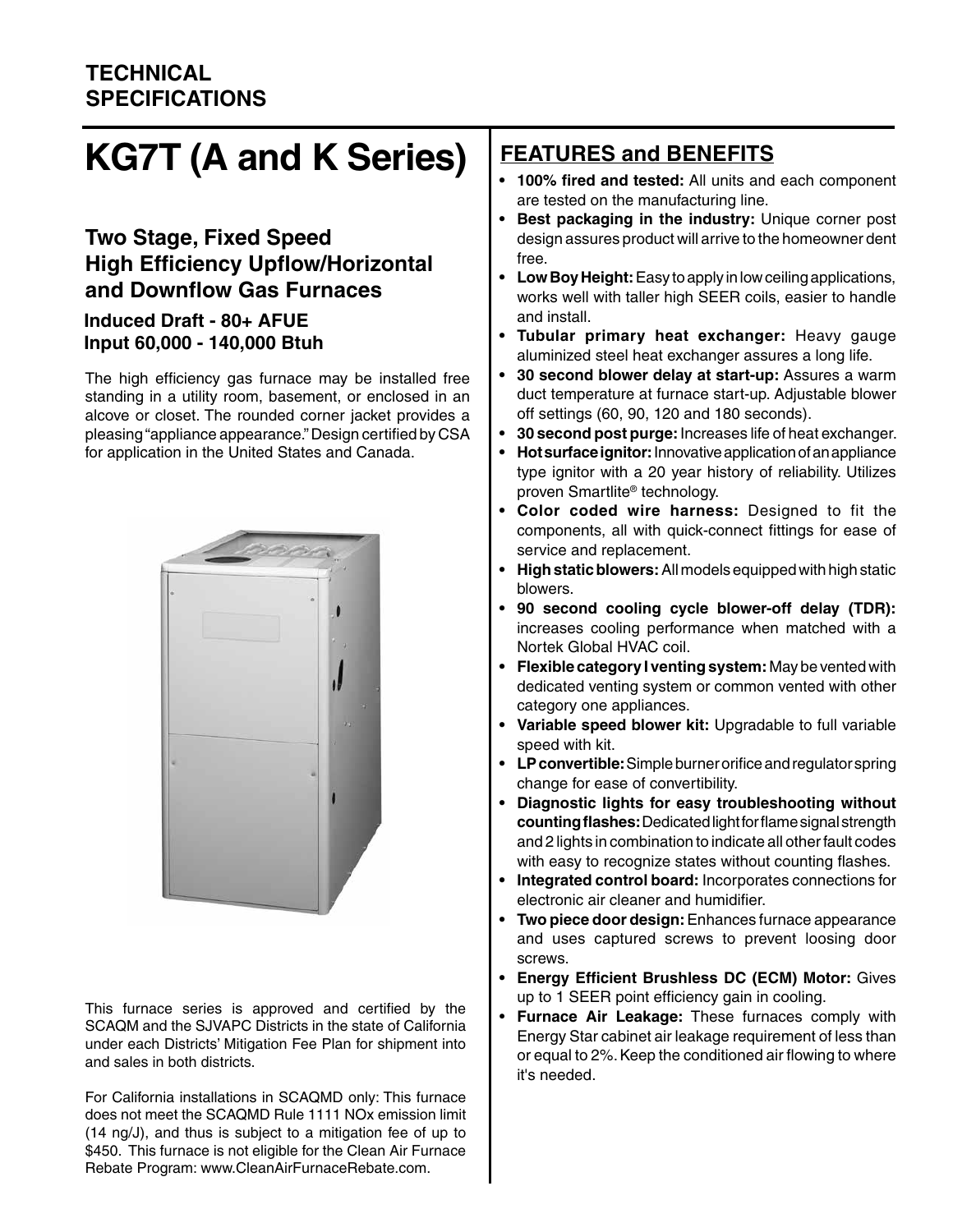## **GAS FURNACE COMPONENTS**



**Upflow/Horizontal Gas Furnace**



#### **Downflow Gas Furnace**

**2**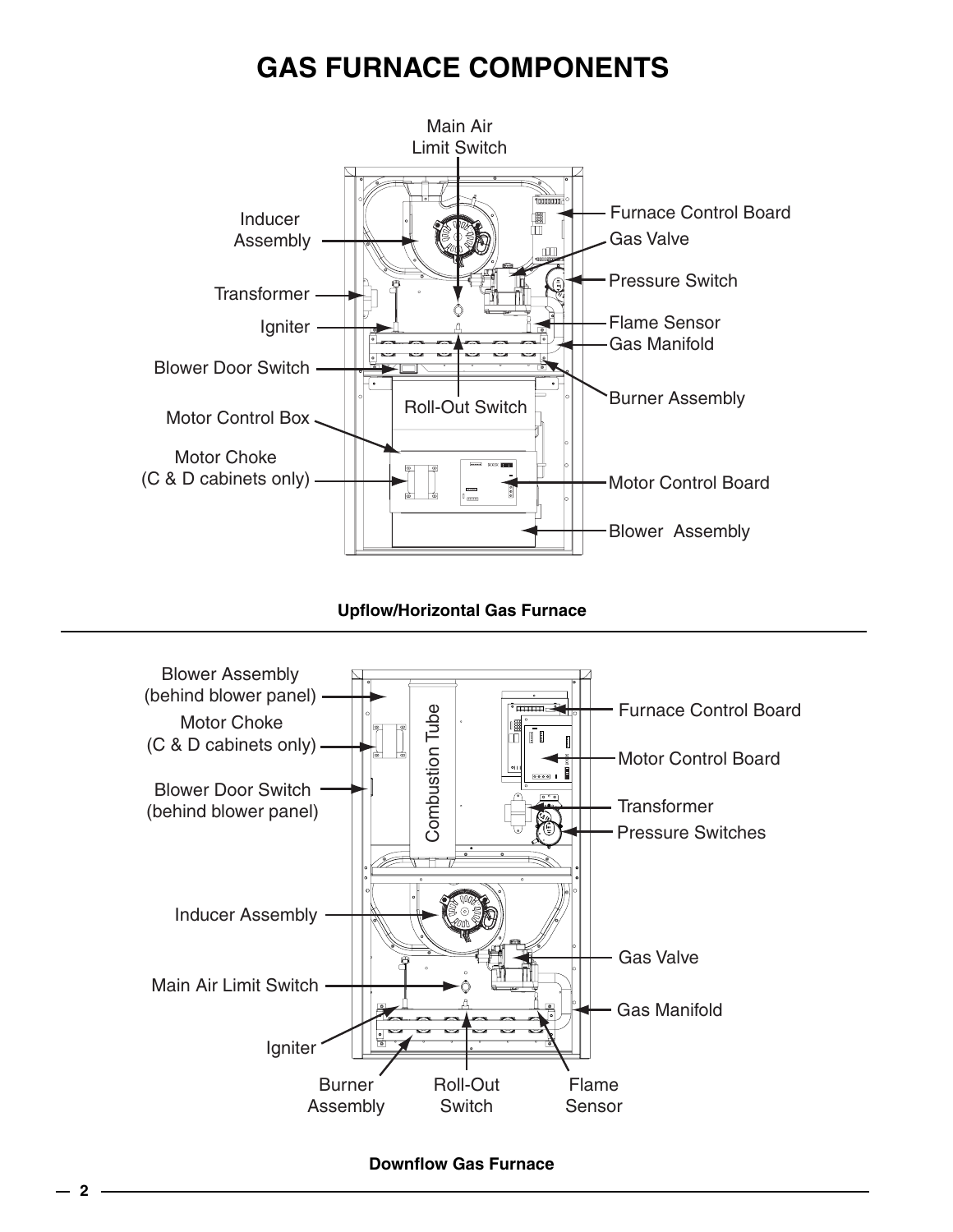## **DIMENSIONS**

| *TA<br>Model #'s | "А"             | "B"              | Dimension   Dimension   Dimension   Dimension<br>"С" | "D"             |
|------------------|-----------------|------------------|------------------------------------------------------|-----------------|
| 060-23A1         | $14\frac{1}{4}$ | $10\frac{3}{4}$  | $12 \frac{5}{8}$                                     | $12\%$          |
| 080-24B1         |                 |                  |                                                      |                 |
| 100-24B1         | $17\frac{1}{2}$ | 11 $\frac{3}{4}$ | $15\%$                                               | $16\frac{1}{8}$ |
| 100-35C1         |                 |                  |                                                      |                 |
| 120-35C1         | 21              | 14               | $19\frac{3}{8}$                                      | $19\frac{5}{8}$ |
| 140-45D1         | $24\frac{1}{2}$ | $15\frac{1}{4}$  | $22\frac{7}{8}$                                      | $23\frac{1}{8}$ |





Accepts 4" Type B Vent Pipe

A







**KG7TA 80+ High Efficiency Upflow/Horizontal Series**

| *TK<br>Model #'s | "А"             | Dimension   Dimension   Dimension   Dimension<br>"В" | "С"              | "D"              |
|------------------|-----------------|------------------------------------------------------|------------------|------------------|
| 060-23A1         | $14\frac{1}{4}$ | $10^{3}/4$                                           | $12 \frac{5}{8}$ | 12 $\frac{7}{8}$ |
| 080-24B1         |                 |                                                      |                  |                  |
| 100-24B1         | $17\frac{1}{2}$ | 11 $\frac{3}{4}$                                     | 15 $%$           | $16\frac{1}{8}$  |
| 100-35C1         |                 |                                                      |                  |                  |
| 120-35C1         | 21              | 14                                                   | $19\frac{3}{8}$  | $19\frac{5}{8}$  |
| 140-45D1         | $24\frac{1}{2}$ | $15\frac{1}{4}$                                      | $22\%$           | $23\frac{1}{8}$  |





Accepts 4" Type B Vent Pipe



**3**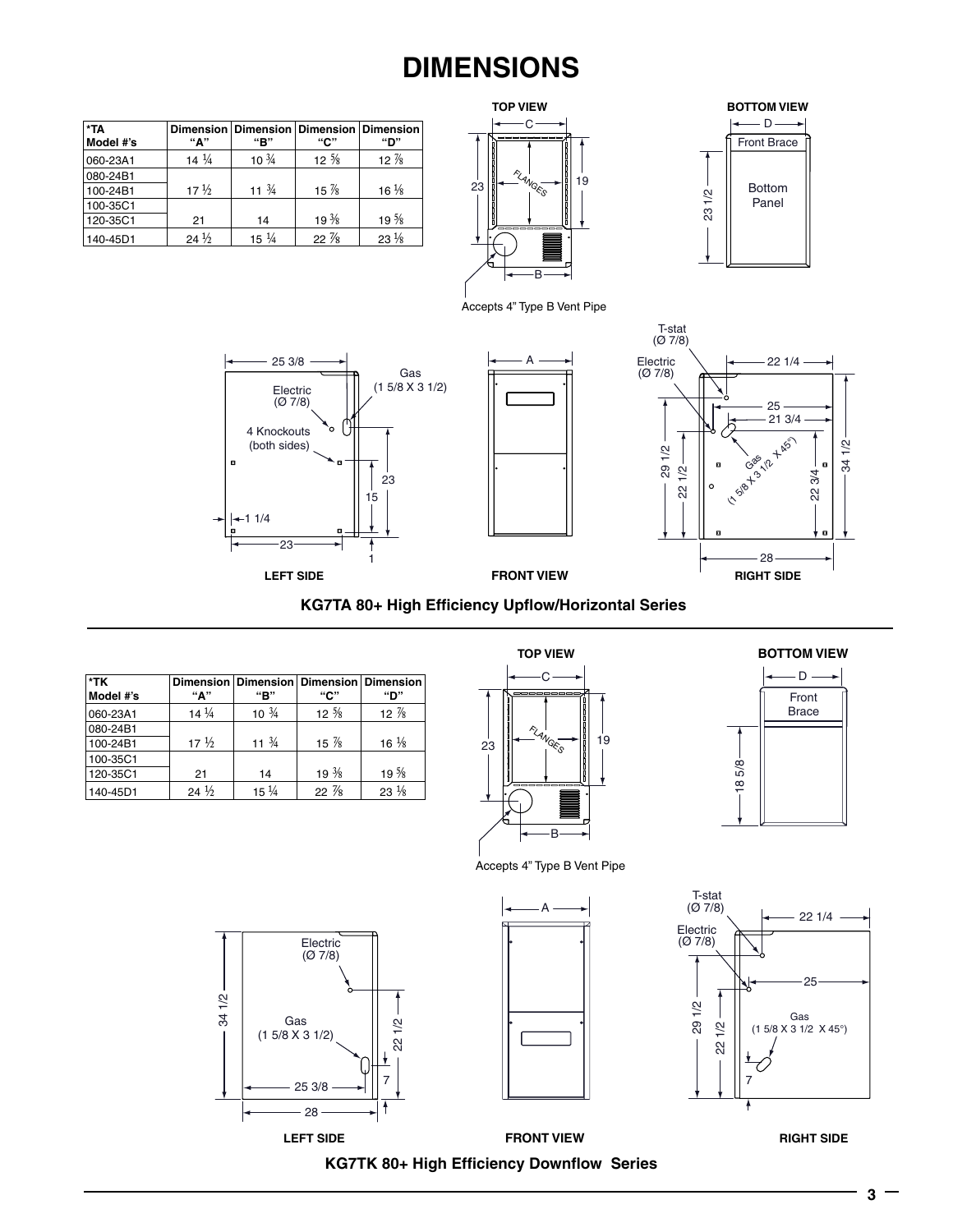## **BLOWER PERFORMANCE - KG7TA/TK**

| G7TA/TK - 80% AFUE, Two Stage Gas Furnace |                |              |                     |              |              |                                           |                                                                                      |      |                   |      |                          |      |                          |      |                          |      |                          |      |                   |      |                   |
|-------------------------------------------|----------------|--------------|---------------------|--------------|--------------|-------------------------------------------|--------------------------------------------------------------------------------------|------|-------------------|------|--------------------------|------|--------------------------|------|--------------------------|------|--------------------------|------|-------------------|------|-------------------|
|                                           |                |              | <b>Motor Switch</b> |              |              | <b>External Static Pressure (in.w.c.)</b> |                                                                                      |      |                   |      |                          |      |                          |      |                          |      |                          |      |                   |      |                   |
| <b>Model Number</b><br>Input              | <b>Heating</b> |              | <b>Setting</b>      |              |              |                                           | 0.1                                                                                  |      | 0.2               |      | 0.3                      |      | 0.4                      | 0.5  |                          | 0.6  |                          | 0.7  |                   | 0.8  |                   |
|                                           | (Btuh)         |              | 1/5 2/6 3/7         |              |              |                                           | 4/8 CFM Rise CFM Rise CFM Rise CFM Rise CFM Rise CFM Rise CFM Rise CFM Rise CFM Rise |      |                   |      |                          |      |                          |      |                          |      |                          |      |                   |      |                   |
|                                           |                | $\Omega$     | 0                   | 0            | 0            |                                           |                                                                                      |      |                   |      |                          |      |                          |      |                          |      |                          |      |                   |      |                   |
|                                           |                | 1            | $\Omega$            | 0            | $\Omega$     |                                           |                                                                                      |      |                   |      |                          |      |                          |      |                          |      |                          |      |                   |      |                   |
|                                           |                | 0            | 1                   | 0            | 0            | 600                                       | $\qquad \qquad -$                                                                    | 555  | $\qquad \qquad -$ | 510  |                          |      |                          |      |                          |      |                          |      |                   |      |                   |
|                                           |                | 1            | 1                   | 0            | 0            | 705                                       | $\qquad \qquad -$                                                                    | 670  | $\qquad \qquad -$ | 635  | $\overline{\phantom{m}}$ | 600  | $\qquad \qquad -$        |      |                          |      |                          |      |                   |      |                   |
|                                           |                | 0            | 0                   | $\mathbf{1}$ | 0            | 775                                       | 57                                                                                   | 740  | 60                | 705  | $\overline{\phantom{m}}$ | 665  | $\qquad \qquad -$        |      |                          |      |                          |      |                   |      |                   |
|                                           |                | 1            | 0                   | $\mathbf{1}$ | 0            | 900                                       | 49                                                                                   | 870  | 51                | 835  | 53                       | 800  | 56                       | 765  | 58                       | 730  | 61                       | 695  | 64                | 660  | 67                |
|                                           |                | 0            | 1                   | $\mathbf{1}$ | 0            | 950                                       | 47                                                                                   | 920  | 48                | 890  | 50                       | 855  | 52                       | 825  | 54                       | 795  | 56                       | 765  | 58                | 730  | 61                |
|                                           |                | 1            | $\mathbf{1}$        | $\mathbf{1}$ | 0            | 1000                                      | 44                                                                                   | 970  | 46                | 940  | 47                       | 910  | 49                       | 880  | 51                       | 850  | 52                       | 820  | 54                | 790  | 56                |
| *TA/TK-060(C)-*A1                         | 60000          | $\Omega$     | $\Omega$            | $\mathbf 0$  | $\mathbf{1}$ | 1075                                      | 41                                                                                   | 1045 | 43                | 1015 | 44                       | 985  | 45                       | 960  | 46                       | 925  | 48                       | 900  | 49                | 870  | 51                |
|                                           |                | 1            | 0                   | $\mathbf 0$  | $\mathbf{1}$ | 1110                                      | 40                                                                                   | 1080 | 41                | 1055 | 42                       | 1025 | 43                       | 1000 | 44                       | 975  | 46                       | 945  | 47                | 920  | 48                |
|                                           |                | 0            | 1                   | 0            | $\mathbf{1}$ | 1170                                      | 38                                                                                   | 1140 | 39                | 1115 | 40                       | 1090 | 41                       | 1060 | 42                       | 1035 | 43                       | 1010 | 44                | 985  | 45                |
|                                           |                | 1            | $\mathbf{1}$        | 0            | $\mathbf{1}$ | 1210                                      | 37                                                                                   | 1185 | 38                | 1160 | 38                       | 1130 | 39                       | 1105 | 40                       | 1080 | 41                       | 1055 | 42                | 1025 | 43                |
|                                           |                | 0            | 0                   | $\mathbf{1}$ | $\mathbf{1}$ | 1520                                      | 29                                                                                   | 1225 | 36                | 1200 | 37                       | 1175 | 38                       | 1150 | 39                       | 1120 | 40                       | 1095 | 41                | 1070 | 42                |
|                                           |                | 1            | 0                   | $\mathbf{1}$ | $\mathbf{1}$ | 1305                                      | 34                                                                                   | 1280 | 35                | 1255 | 35                       | 1230 | 36                       | 1205 | 37                       | 1180 | 38                       | 1155 | 38                | 1130 | 39                |
|                                           |                | 0            | $\mathbf{1}$        | $\mathbf{1}$ | 1            | 1350                                      | 33                                                                                   | 1230 | 36                | 1305 | 34                       | 1285 | 35                       | 1260 | 35                       | 1240 | 36                       | 1215 | 37                | 1195 | 37                |
|                                           |                | $\mathbf{1}$ | $\mathbf{1}$        | $\mathbf{1}$ | $\mathbf{1}$ | 1440                                      | 31                                                                                   | 1400 | 32                | 1365 | 33                       | 1230 | 36                       | 1295 | 36                       | 1255 | 35                       | 1220 | 36                | 1185 | 38                |
|                                           |                | 0            | 0                   | 0            | $\Omega$     |                                           |                                                                                      |      |                   |      |                          |      |                          |      |                          |      |                          |      |                   |      |                   |
|                                           |                | 1            | $\Omega$            | 0            | 0            |                                           |                                                                                      |      |                   |      |                          |      |                          |      |                          |      |                          |      |                   |      |                   |
|                                           |                | 0            | $\mathbf{1}$        | 0            | 0            |                                           |                                                                                      |      |                   |      |                          |      |                          |      |                          |      |                          |      |                   |      |                   |
|                                           |                | 1            | 1                   | 0            | 0            | 725                                       | -                                                                                    |      |                   |      |                          |      |                          |      |                          |      |                          |      |                   |      |                   |
|                                           |                | 0            | 0                   | $\mathbf{1}$ | 0            | 810                                       | $\overline{\phantom{0}}$                                                             |      |                   |      |                          |      |                          |      |                          |      |                          |      |                   |      |                   |
|                                           |                | 1            | 0                   | $\mathbf{1}$ | 0            | 940                                       | -                                                                                    | 890  | $\qquad \qquad -$ | 845  | $\qquad \qquad -$        | 795  | $\qquad \qquad -$        | 750  |                          | 700  |                          |      |                   |      |                   |
|                                           |                | 0            | 1                   | $\mathbf{1}$ | 0            | 990                                       | 60                                                                                   | 945  | ÷                 | 905  | $\overline{\phantom{m}}$ | 860  | $\qquad \qquad -$        | 820  |                          | 775  | $\overline{\phantom{0}}$ | 735  |                   | 690  |                   |
| *TA/TK-080(C)-*B1                         | 80000          | 1            | $\mathbf{1}$        | $\mathbf{1}$ | 0            | 1055                                      | 56                                                                                   | 1015 | 58                | 970  | $\overline{\phantom{m}}$ | 930  | $\overline{\phantom{0}}$ | 890  | $\overline{\phantom{m}}$ | 845  | $\qquad \qquad -$        | 805  | $\qquad \qquad -$ | 760  | $\qquad \qquad -$ |
|                                           |                | 0            | 0                   | $\pmb{0}$    | $\mathbf{1}$ | 1135                                      | 52                                                                                   | 1095 | 54                | 1055 | 56                       | 1010 | 59                       | 960  |                          | 930  | $\qquad \qquad -$        | 890  |                   | 850  | $\qquad \qquad -$ |
|                                           |                | 1            | 0                   | 0            | $\mathbf{1}$ | 1185                                      | 50                                                                                   | 1145 | 52                | 1105 | 54                       | 1065 | 56                       | 1030 | 58                       | 990  | 60                       | 950  | $-$               | 910  | $-$               |
|                                           |                | 0            | $\mathbf{1}$        | 0            | $\mathbf{1}$ | 1250                                      | 47                                                                                   | 1210 | 49                | 1170 | 51                       | 1135 | 52                       | 1095 | 54                       | 1055 | 56                       | 1020 | 58                | 980  | 60                |
|                                           |                | 1            | 1                   | $\mathbf 0$  | $\mathbf{1}$ | 1290                                      | 46                                                                                   | 1255 | 47                | 1220 | 49                       | 1180 | 50                       | 1145 | 52                       | 1110 | 53                       | 1075 | 55                | 1040 | 57                |
|                                           |                | 0            | 0                   | $\mathbf{1}$ | $\mathbf{1}$ | 1315                                      | 45                                                                                   | 1275 | 46                | 1240 | 48                       | 1200 | 49                       | 1160 | 51                       | 1120 | 53                       | 1085 | 55                | 1045 | 57                |
|                                           |                | 1            | 0                   | $\mathbf{1}$ | $\mathbf{1}$ | 1350                                      | 44                                                                                   | 1315 | 45                | 1280 | 46                       | 1245 | 48                       | 1205 | 49                       | 1170 | 51                       | 1135 | 52                | 1100 | 54                |
|                                           |                | 0            | 1                   | $\mathbf{1}$ | $\mathbf{1}$ | 1390                                      | 43                                                                                   | 1350 | 44                | 1315 | 45                       | 1275 | 46                       | 1240 | 48                       | 1200 | 49                       | 1160 | 51                | 1125 | 53                |
|                                           |                | 1            | 1                   | $\mathbf{1}$ | $\mathbf{1}$ | 1420                                      | 42                                                                                   | 1380 | 43                | 1345 | 44                       | 1310 | 45                       | 1270 | 47                       | 1235 | 48                       | 1200 | 49                | 1160 | 51                |

Notes:

1. Motor Switch Settings are for heating speeds using HEAT switches 1, 2, 3, & 4 and cooling speeds using COOL switches 5, 6, 7, & 8.

2. Two openings are required for airflows above 1600 CFM if the filter(s) is (are) adjacent to the furnace.

3. Data is shown without filter.

4. Temperature rises in the table are approximate. Actual temperature rises may vary.

5. Temperature rises that are shaded in grey are not recommended.

 $-4 -$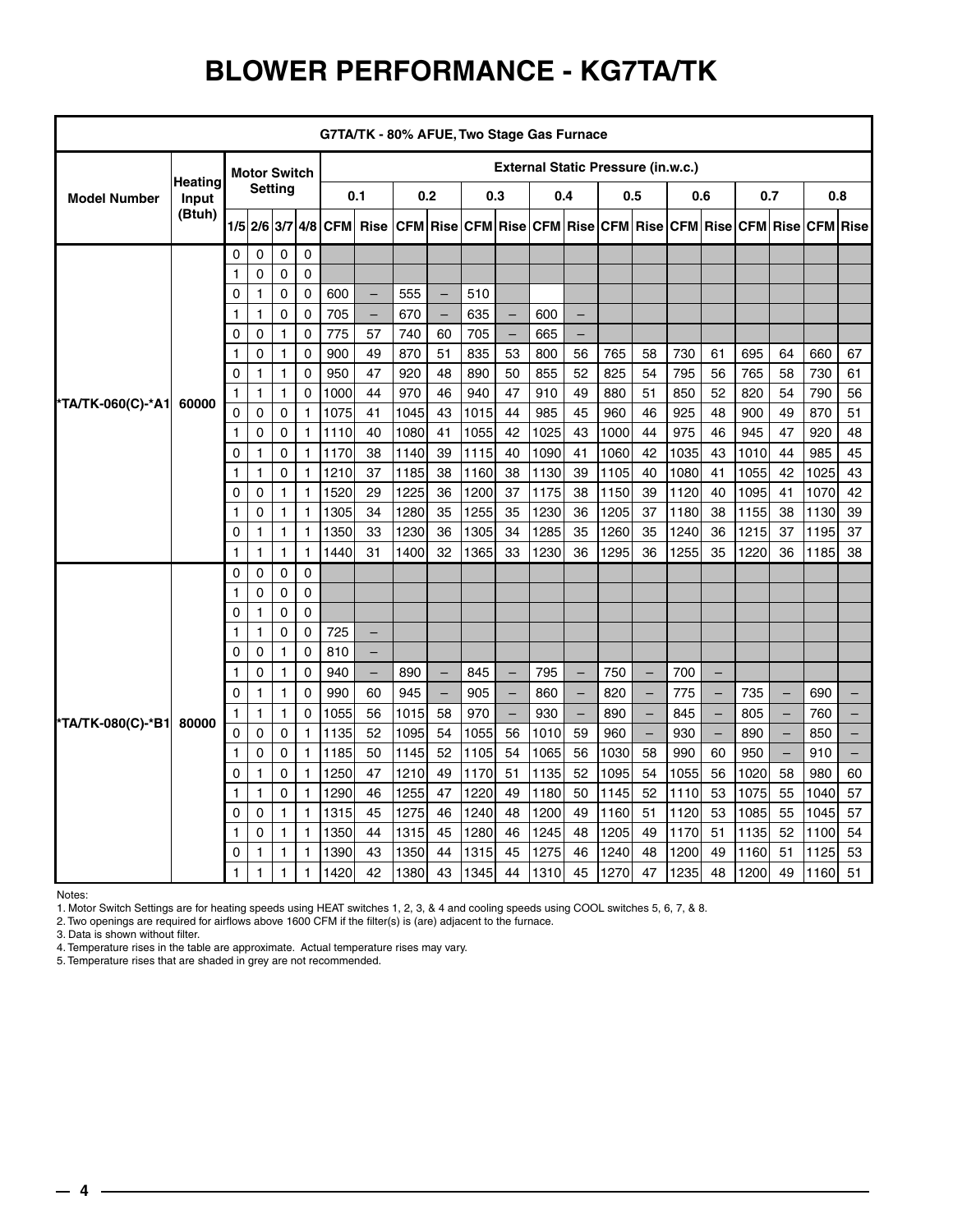### **BLOWER PERFORMANCE - KG7TA/TK Continued**

|                                        | G7TA/TK - 80% AFUE, Two Stage Gas Furnace |                |                     |              |              |                                           |          |      |                          |      |                          |      |                                                                                  |      |                          |       |                          |      |                          |      |                          |
|----------------------------------------|-------------------------------------------|----------------|---------------------|--------------|--------------|-------------------------------------------|----------|------|--------------------------|------|--------------------------|------|----------------------------------------------------------------------------------|------|--------------------------|-------|--------------------------|------|--------------------------|------|--------------------------|
|                                        |                                           |                | <b>Motor Switch</b> |              |              | <b>External Static Pressure (in.w.c.)</b> |          |      |                          |      |                          |      |                                                                                  |      |                          |       |                          |      |                          |      |                          |
| <b>Model Number</b><br>Input<br>(Btuh) | Heating                                   | <b>Setting</b> |                     | 0.1<br>0.2   |              |                                           | 0.3      |      |                          | 0.4  | 0.5                      |      | 0.6                                                                              |      | 0.7                      |       | 0.8                      |      |                          |      |                          |
|                                        |                                           | $1/5$ 2/6 3/7  |                     | 4/8          |              |                                           |          |      |                          |      |                          |      | CFM Rise CFM Rise CFM Rise CFM Rise CFM Rise CFM Rise CFM Rise CFM Rise CFM Rise |      |                          |       |                          |      |                          |      |                          |
|                                        |                                           | $\Omega$       | 0                   | 0            | $\mathbf 0$  | 905                                       |          | 890  |                          | 805  |                          | 780  |                                                                                  |      |                          |       |                          |      |                          |      |                          |
|                                        |                                           | 1              | 0                   | 0            | $\Omega$     | 980                                       | $\equiv$ | 930  | $\overline{\phantom{0}}$ | 900  | $\overline{\phantom{0}}$ | 835  | $\overline{\phantom{0}}$                                                         | 820  | $\overline{\phantom{0}}$ | 800   | $\overline{\phantom{0}}$ | 715  |                          | 670  | $\equiv$                 |
|                                        |                                           | 0              | 1                   | 0            | 0            | 1095                                      | $\equiv$ | 1015 | $\equiv$                 | 980  |                          | 915  | $\equiv$                                                                         | 895  | $\overline{a}$           | 870   | $\overline{a}$           | 810  |                          | 765  | $\equiv$                 |
|                                        |                                           | 1              | 1                   | 0            | 0            | 1160                                      | 64       | 1100 | $\overline{\phantom{0}}$ | 1065 | $\qquad \qquad -$        | 1035 | $\overline{\phantom{0}}$                                                         | 995  | $\overline{a}$           | 940   | $\overline{\phantom{0}}$ | 895  |                          | 865  | $\equiv$                 |
|                                        |                                           | 0              | 0                   | 1            | $\Omega$     | 1230                                      | 60       | 1195 | 62                       | 1170 | $\overline{\phantom{m}}$ | 1110 | $\overline{\phantom{m}}$                                                         | 1075 | $\overline{a}$           | 1060  | $\overline{\phantom{0}}$ | 995  | $\equiv$                 | 970  | $\equiv$                 |
|                                        |                                           | 1              | 0                   | 1            | $\Omega$     | 1315                                      | 56       | 1275 | 58                       | 1240 | 60                       | 1195 | 62                                                                               | 1160 | 64                       | 1140  | 65                       | 1115 | $\overline{\phantom{0}}$ | 1075 | $\overline{\phantom{0}}$ |
|                                        |                                           | 0              | 1                   | 1            | 0            | 1345                                      | 55       | 1310 | 57                       | 1280 | 58                       | 1250 | 59                                                                               | 1220 | 61                       | 1190  | 62                       | 1140 | 65                       | 1115 | $\qquad \qquad -$        |
| *TA100(C)-*B1                          | 100000                                    | 1              | 1                   | 1            | $\Omega$     | 1445                                      | 51       | 1390 | 53                       | 1350 | 55                       | 1315 | 56                                                                               | 1280 | 58                       | 1250  | 59                       | 1230 | 60                       | 1185 | 63                       |
|                                        |                                           | $\Omega$       | $\Omega$            | 0            | 1            | 1490                                      | 50       | 1430 | 52                       | 1420 | 52                       | 1380 | 54                                                                               | 1340 | 55                       | 1310  | 57                       | 1280 | 58                       | 1275 | 58                       |
|                                        |                                           | 1              | 0                   | 0            | $\mathbf{1}$ | 1550                                      | 48       | 1510 | 49                       | 1475 | 50                       | 1450 | 51                                                                               | 1420 | 52                       | 1375  | 54                       | 1340 | 55                       | 1325 | 56                       |
|                                        |                                           | 0              | 1                   | 0            | $\mathbf{1}$ | 1600                                      | 46       | 1270 | 58                       | 1540 | 48                       | 1500 | 49                                                                               | 1475 | 50                       | 1445  | 51                       | 1425 | 52                       | 1385 | 53                       |
|                                        |                                           | 1              | 1                   | 0            | $\mathbf{1}$ | 1640                                      | 45       | 1605 | 46                       | 1570 | 47                       | 1550 | 48                                                                               | 1525 | 49                       | 1490  | 50                       | 1460 | 51                       | 1430 | 52                       |
|                                        |                                           | 0              | 0                   | $\mathbf{1}$ | $\mathbf{1}$ | 1690                                      | 44       | 1665 | 44                       | 1630 | 45                       | 1600 | 46                                                                               | 1570 | 47                       | 1550  | 48                       | 1515 | 49                       | 1490 | 50                       |
|                                        |                                           | 1              | 0                   | 1            | $\mathbf{1}$ | 1755                                      | 42       | 1730 | 43                       | 1680 | 44                       | 1660 | 45                                                                               | 1640 | 45                       | 1610  | 46                       | 1575 | 47                       | 1550 | 48                       |
|                                        |                                           | 0              | 1                   | $\mathbf{1}$ | $\mathbf{1}$ | 1805                                      | 41       | 1770 | 42                       | 1740 | 43                       | 1715 | 43                                                                               | 1690 | 44                       | 1655  | 45                       | 1645 | 45                       | 1605 | 46                       |
|                                        |                                           | 1              | 1                   | $\mathbf{1}$ | $\mathbf{1}$ | 1860                                      | 40       | 1825 | 41                       | 1790 | 41                       | 1765 | 42                                                                               | 1745 | 42                       | 1710  | 43                       | 1695 | 44                       | 1660 | 45                       |
|                                        |                                           | 0              | 0                   | 0            | 0            | 1125                                      | 66       | 1040 |                          | 960  | $\equiv$                 |      |                                                                                  |      |                          |       |                          |      |                          |      |                          |
|                                        |                                           | 1              | 0                   | $\mathbf 0$  | 0            | 1205                                      | 61       | 1120 | $\overline{\phantom{m}}$ | 1040 | $\equiv$                 | 960  | ÷,                                                                               |      |                          |       |                          |      |                          |      |                          |
|                                        |                                           | 0              | 1                   | 0            | 0            | 1305                                      | 57       | 1225 | 60                       | 1150 | 64                       | 1070 | ÷,                                                                               | 995  | $\equiv$                 | 915   | $\equiv$                 |      |                          |      |                          |
|                                        |                                           | 1              | 1                   | 0            | 0            | 1430                                      | 52       | 1350 | 55                       | 1270 | 58                       | 1190 | 62                                                                               | 1110 | $\overline{\phantom{0}}$ | 1030  | $\qquad \qquad -$        | 950  |                          | 865  | -                        |
|                                        |                                           | 0              | 0                   | $\mathbf{1}$ | $\Omega$     | 1525                                      | 49       | 1450 | 51                       | 1375 | 54                       | 1300 | 57                                                                               | 1225 | 60                       | 1150  | 64                       | 1075 | $\overline{\phantom{m}}$ | 1000 | $\qquad \qquad -$        |
|                                        |                                           | 1              | 0                   | 1            | 0            | 1620                                      | 46       | 1540 | 48                       | 1465 | 51                       | 1390 | 53                                                                               | 1315 | 56                       | 1240  | 60                       | 1165 | 64                       | 1090 |                          |
|                                        |                                           | 0              | 1                   | 1            | 0            | 1695                                      | 44       | 1620 | 46                       | 1545 | 48                       | 1465 | 51                                                                               | 1390 | 53                       | 1315  | 56                       | 1235 | 60                       | 1160 | 64                       |
| *TA/TK-100(C)-*C1 100000               |                                           | 1              | 1                   | 1            | $\Omega$     | 1770                                      | 42       | 1700 | 44                       | 1630 | 45                       | 1555 | 48                                                                               | 1485 | 50                       | 1410  | 53                       | 1340 | 55                       | 1265 | 59                       |
|                                        |                                           | 0              | $\mathbf 0$         | 0            | $\mathbf{1}$ | 1875                                      | 40       | 1805 | 41                       | 1730 | 43                       | 1655 | 45                                                                               | 1580 | 47                       | 1510  | 49                       | 1435 | 52                       | 1340 | 55                       |
|                                        |                                           | 1              | 0                   | 0            | $\mathbf{1}$ | 1905                                      | 39       | 1840 | 40                       | 1775 | 42                       | 1710 | 43                                                                               | 1640 | 45                       | 1575  | 47                       | 1510 | 49                       | 1445 | 51                       |
|                                        |                                           | 0              | 1                   | 0            | $\mathbf{1}$ | 1980                                      | 37       | 1910 | 39                       | 1845 | 40                       | 1780 | 42                                                                               | 1715 | 43                       | 1650  | 45                       | 1580 | 47                       | 1515 | 49                       |
|                                        |                                           | 1              | 1                   | 0            | $\mathbf{1}$ | 2025                                      | 37       | 1960 | 38                       | 1895 | 39                       | 1830 | 40                                                                               | 1765 | 42                       | 1700  | 44                       | 1635 | 45                       | 1570 | 47                       |
|                                        |                                           | 0              | 0                   | 1            | $\mathbf{1}$ | 2085                                      | 36       | 2025 | 37                       | 1960 | 38                       | 1900 | 39                                                                               | 1840 | 40                       | 1775  | 42                       | 1715 | 43                       | 1655 | 45                       |
|                                        |                                           | 1              | 0                   | 1            | 1            | 2135                                      | 35       | 2070 | 36                       | 2010 | 37                       | 1945 | 38                                                                               | 1880 | 39                       | 1815  | 41                       | 1750 | 42                       | 1685 | 44                       |
|                                        |                                           | $\Omega$       | 1                   | 1            | $\mathbf{1}$ | 2200                                      | 34       | 2145 | 35                       | 2090 | 35                       | 2035 | 36                                                                               | 1980 | 37                       | 1925  | 38                       | 1870 | 40                       | 1820 | 41                       |
|                                        |                                           | 1              | 1                   | 1            | $\mathbf{1}$ | 2280                                      | 32       | 2225 | 27                       | 2170 | 34                       | 2115 | 35                                                                               | 2065 | 22                       | l2010 | 37                       | 1955 | 38                       | 1900 | 39                       |

Notes:

1. Motor Switch Settings are for heating speeds using HEAT switches 1, 2, 3, & 4 and cooling speeds using COOL switches 5, 6, 7, & 8.

2. Two openings are required for airflows above 1600 CFM if the filter(s) is (are) adjacent to the furnace.

3. Data is shown without filter.

4. Temperature rises in the table are approximate. Actual temperature rises may vary.

5. Temperature rises that are shaded in grey are not recommended.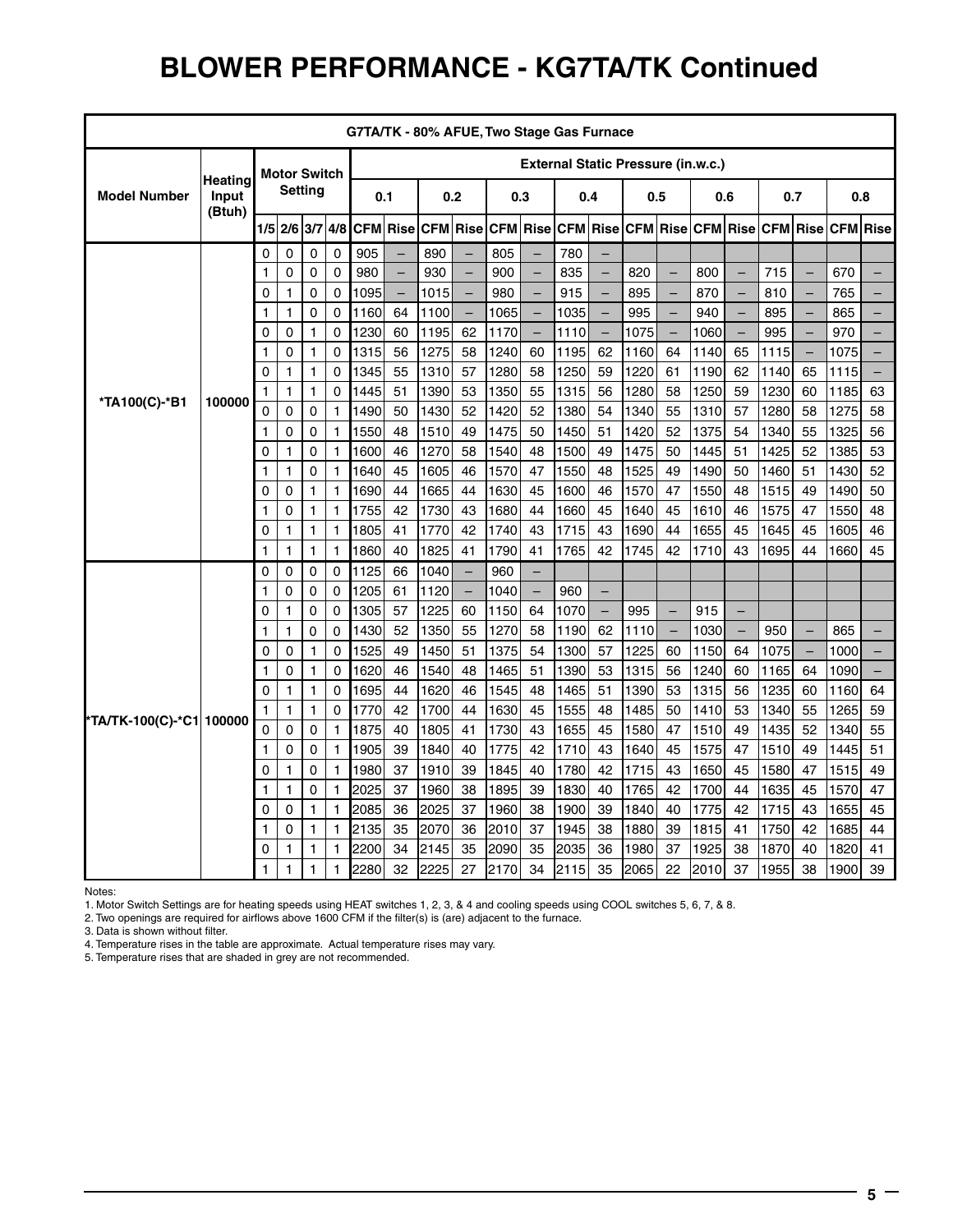### **BLOWER PERFORMANCE - KG7TA/TK Continued**

|                          | G7TA/TK - 80% AFUE, Two Stage Gas Furnace |        |                     |                   |              |              |                   |              |                          |              |                          |                                           |                          |              |                          |              |                          |              |                          |                                                                                  |                   |
|--------------------------|-------------------------------------------|--------|---------------------|-------------------|--------------|--------------|-------------------|--------------|--------------------------|--------------|--------------------------|-------------------------------------------|--------------------------|--------------|--------------------------|--------------|--------------------------|--------------|--------------------------|----------------------------------------------------------------------------------|-------------------|
|                          | Heating                                   |        | <b>Motor Switch</b> |                   |              |              |                   |              |                          |              |                          | <b>External Static Pressure (in.w.c.)</b> |                          |              |                          |              |                          |              |                          |                                                                                  |                   |
| <b>Model Number</b>      | Input                                     |        |                     | <b>Setting</b>    |              | 0.1          |                   |              | 0.2                      | 0.3          |                          | 0.4                                       |                          | 0.5          |                          |              | 0.6                      | 0.7          |                          | 0.8                                                                              |                   |
|                          | (Btuh)                                    |        | $1/5$ 2/6 3/7 4/8   |                   |              |              |                   |              |                          |              |                          |                                           |                          |              |                          |              |                          |              |                          | CFM Rise CFM Rise CFM Rise CFM Rise CFM Rise CFM Rise CFM Rise CFM Rise CFM Rise |                   |
|                          |                                           | 0      | 0                   | 0                 | $\mathbf 0$  | 1125         |                   | 1040         |                          |              |                          |                                           |                          |              |                          |              |                          |              |                          |                                                                                  |                   |
|                          |                                           | 1      | 0                   | 0                 | 0            | 1205         | $\qquad \qquad -$ | 1120         | $\equiv$                 | 1040         | $\equiv$                 |                                           |                          |              |                          |              |                          |              |                          |                                                                                  |                   |
|                          |                                           | 0      | $\mathbf{1}$        | 0                 | 0            | 1305         | ÷                 | 1225         | $\qquad \qquad -$        | 1150         | $\overline{\phantom{a}}$ | 1070                                      | $\overline{\phantom{m}}$ |              |                          |              |                          |              |                          |                                                                                  |                   |
|                          |                                           | 1      | $\mathbf{1}$        | 0                 | 0            | 1430         | 62                | 1350         | $\qquad \qquad -$        | 1270         | $\overline{\phantom{m}}$ | 1190                                      | $\overline{\phantom{m}}$ | 1110l        | $\qquad \qquad -$        | 1030         | $\overline{\phantom{m}}$ |              |                          |                                                                                  |                   |
|                          |                                           | 0      | 0                   | $\mathbf{1}$      | 0            | 1525         | 58                | 1450         | 61                       | 1375         | 65                       | 1300                                      | $\overline{\phantom{0}}$ | 1225         | $\overline{\phantom{0}}$ | 1150         | $\equiv$                 | 1075         | $\overline{\phantom{m}}$ | 1000                                                                             | $\qquad \qquad -$ |
|                          |                                           | 1      | 0                   | $\mathbf{1}$      | 0            | 1620         | 55                | 1540         | 58                       | 1465         | 61                       | 1390                                      | 64                       | 1315         | $\qquad \qquad -$        | 1240         | $\overline{\phantom{m}}$ | 1165         | $\overline{\phantom{a}}$ | 1090                                                                             | $-$               |
|                          |                                           | 0      | $\mathbf{1}$        | $\mathbf{1}$      | 0            | 1695         | 52                | 1620         | 55                       | 1545         | 58                       | 1465                                      | 61                       | 1390         | 64                       | 1315         | $\qquad \qquad -$        | 1235         | $\qquad \qquad -$        | 1160                                                                             | $-$               |
| *TA/TK-120(C)-*C1 120000 |                                           | 1      | $\mathbf{1}$        | $\mathbf{1}$      | 0            | 1770         | 50                | 1700         | 52                       | 1630         | 55                       | 1555                                      | 57                       | 1485         | 60                       | 1410         | 63                       | 1340         | 66                       | 1265                                                                             | $-$               |
|                          |                                           | 0      | 0                   | 0                 | $\mathbf{1}$ | 1875         | 47                | 1805         | 49                       | 1730         | 51                       | 1655                                      | 54                       | 1580         | 56                       | 1510         | 59                       | 1435         | 62                       | 1340                                                                             | 66                |
|                          |                                           | 1      | 0                   | 0                 | $\mathbf{1}$ | 1905         | 47                | 1840         | 48                       | 1775         | 50                       | 1710                                      | 52                       | 1640         | 54                       | 1575         | 56                       | 1510         | 59                       | 1445                                                                             | 62                |
|                          |                                           | 0      | 1                   | 0                 | $\mathbf{1}$ | 1980         | 45                | 1910         | 47                       | 1845         | 48                       | 1780                                      | 50                       | 1715         | 52                       | 1650         | 54                       | 1580         | 56                       | 1515                                                                             | 59                |
|                          |                                           | 1      | 1                   | 0                 | $\mathbf{1}$ | 2025         | 44                | 1960         | 45                       | 1895         | 47                       | 1830                                      | 49                       | 1765         | 50                       | 1700         | 52                       | 1635         | 54                       | 1570                                                                             | 57                |
|                          |                                           | 0      | 0                   | 1                 | $\mathbf{1}$ | 2085         | 43                | 2025         | 44                       | 1960         | 45                       | 1900                                      | 47                       | 1840         | 48                       | 1775         | 50                       | 1715         | 52                       | 1655                                                                             | 54                |
|                          |                                           | 1      | 0                   | 1                 | $\mathbf{1}$ | 2135         | 42                | 2070         | 43                       | 2010         | 44                       | 1945                                      | 46                       | 1880         | 47                       | 1815         | 49                       | 1750         | 51                       | 1685                                                                             | 53                |
|                          |                                           | 0      | $\mathbf{1}$        | $\mathbf{1}$      | $\mathbf{1}$ | 2200         | 40                | 2145         | 41                       | 2090         | 43                       | 2035                                      | 44                       | 1980         | 45                       | 1925         | 46                       | 1870         | 48                       | 1820                                                                             | 49                |
|                          |                                           | 1      | $\mathbf{1}$        | $\mathbf{1}$      | $\mathbf{1}$ | 2280         | 39                | 2225         | 40                       | 2170         | 41                       | 2115                                      | 42                       | 2065         | 43                       | 2010         | 44                       | 1955         | 45                       | 1900                                                                             | 47                |
|                          |                                           | 0      | 0                   | 0                 | 0            | 1395         |                   | 1350         |                          | 1305         |                          | 1260                                      | $\equiv$                 | 1210         |                          | 1165         |                          |              |                          |                                                                                  |                   |
|                          |                                           | 1      | 0                   | 0                 | 0            | 1465         |                   | 1420         | $\overline{\phantom{0}}$ | 1375         |                          | 1330                                      | $\equiv$                 | 1290         |                          | 1245         | $\overline{\phantom{0}}$ | 1200         |                          |                                                                                  |                   |
|                          |                                           | 0      | 1                   | 0                 | 0            | 1555         | 67                | 1510         | 69                       | 1470         |                          | 1425                                      | $-$                      | 1380         |                          | 1340         | $\overline{\phantom{0}}$ | 1295         |                          | 1250                                                                             |                   |
|                          |                                           | 1<br>0 | $\mathbf{1}$<br>0   | 0<br>$\mathbf{1}$ | 0<br>0       | 1625<br>1690 | 64<br>61          | 1585<br>1650 | 65<br>63                 | 1540<br>1610 | 67<br>64                 | 1500<br>1570                              | 69<br>66                 | 1460<br>1530 | 68                       | 1415<br>1485 | $\qquad \qquad -$<br>70  | 1375<br>1445 |                          | 1335<br>1405                                                                     |                   |
|                          |                                           | 1      | 0                   | $\mathbf{1}$      | 0            | 1760         | 59                | 1715         | 60                       | 1670         | 62                       | 1625                                      | 64                       | 1575         | 66                       | 1530         | 68                       | 1485         | 70                       | 1440                                                                             |                   |
|                          |                                           | 0      | $\mathbf{1}$        | $\mathbf{1}$      | 0            | 1835         | 57                | 1790         | 58                       | 1745         | 59                       | 1695                                      | 61                       | 1650         | 63                       | 1605         | 65                       | 1555         | 67                       | 1510                                                                             | 69                |
|                          |                                           | 1      | 1                   | 1                 | 0            | 1885         | 55                | 1840         | 56                       | 1790         | 58                       | 1745                                      | 59                       | 1700         | 61                       | 1655         | 63                       | 1610         | 64                       | 1565                                                                             | 66                |
| *TA/TK-140(C)-*D1 140000 |                                           | 0      | 0                   | 0                 | $\mathbf{1}$ | 1945         | 53                | 1900         | 55                       | 1850         | 56                       | 1805                                      | 57                       | 1760         | 59                       | 1710         | 61                       | 1665         | 62                       | 1620                                                                             | 64                |
|                          |                                           | 1      | 0                   | 0                 | 1            | 1950         | 53                | 1905         | 54                       | 1860         | 56                       | 1820                                      | 57                       | 1775         | 58                       | 1735         | 60                       | 1690         | 61                       | 1650                                                                             | 63                |
|                          |                                           | 0      | 1                   | 0                 | 1            | 2075         | 50                | 2030         | 51                       | 1990         | 52                       | 1945                                      | 53                       | 1900         | 55                       | 1855         | 56                       | 1810         | 57                       | 1770                                                                             | 59                |
|                          |                                           | 1      | 1                   | 0                 | 1            | 2125         | 49                | 2085         | 50                       | 2040         | 51                       | 2000                                      | 52                       | 1955         | 53                       | 1910         | 54                       | 1870         | 55                       | 1825                                                                             | 57                |
|                          |                                           | 0      | 0                   | 1                 | 1            | 2170         | 48                | 2130         | 49                       | 2090         | 50                       | 2045                                      | 51                       | 2005         | 52                       | 1965         | 53                       | 1925         | 54                       | 1880                                                                             | 55                |
|                          |                                           | 1      | 0                   | 1                 | 1            | 2215         | 47                | 2180         | 48                       | 2140         | 48                       | 2105                                      | 49                       | 2070         | 50                       | 2035         | 51                       | 2000         | 52                       | 1965                                                                             | 53                |
|                          |                                           | 0      | 1                   | 1                 | 1            |              |                   |              |                          |              |                          |                                           |                          | 2225         | 47                       | 2165         | 48                       | 2100         | 49                       | 2040                                                                             | 51                |
|                          |                                           | 1      | 1                   | $\mathbf{1}$      | 1            |              |                   |              |                          |              |                          |                                           |                          |              |                          | 2170         | 48                       | 2120         | 49                       | 2065                                                                             | 50                |

Notes:

1. Motor Switch Settings are for heating speeds using HEAT switches 1, 2, 3, & 4 and cooling speeds using COOL switches 5, 6, 7, & 8.

2. Two openings are required for airflows above 1600 CFM if the filter(s) is (are) adjacent to the furnace.

3. Data is shown without filter.

4. Temperature rises in the table are approximate. Actual temperature rises may vary.

5. Temperature rises that are shaded in grey are not recommended.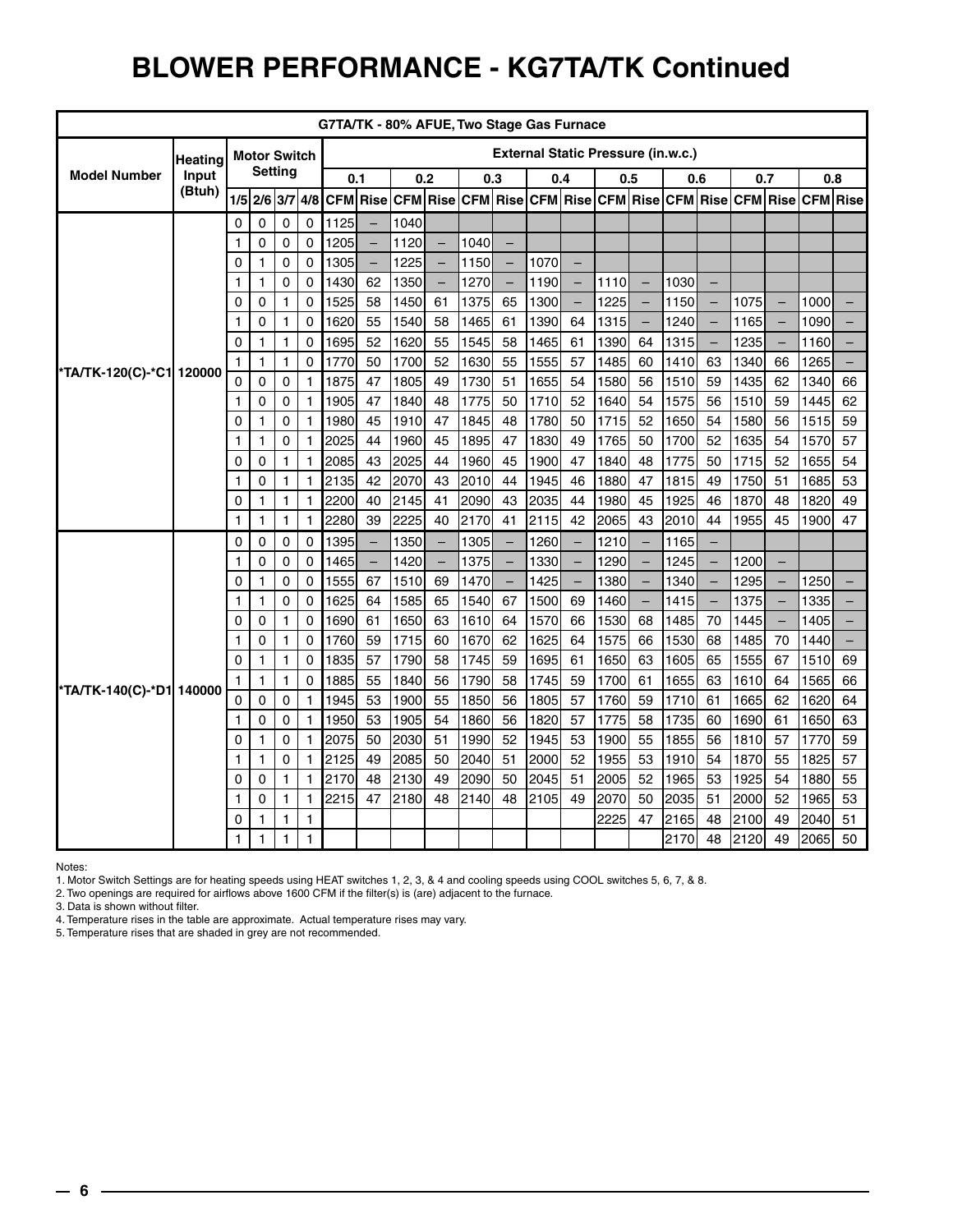

#### **SPECIFICATIONS**

| <b>KG7TA/TK</b><br><b>MODEL NUMBERS</b> | 060C-23A1       | 080C-24B1       | 100C-24B1        | 100C-35C1        | 120C-35C1        | 140C-45D1        |
|-----------------------------------------|-----------------|-----------------|------------------|------------------|------------------|------------------|
| Input - Btuh (a)                        | 60,000 / 39,000 | 80,000 / 52,000 | 100,000 / 65,000 | 100,000 / 65,000 | 120,000 / 78,000 | 140,000 / 91,000 |
| Heating Capacity - Btuh                 | 48,000 / 31,200 | 64,000 / 41,600 | 80,000 / 52,600  | 80,000 / 52,600  | 96,000 / 62,400  | 112,000 / 72,800 |
| <b>AFUE</b>                             | 80.0            | 80.0            | 80.0             | 80.0             | 80.0             | 80.0             |
| Blower D x W                            | $10 \times 6$   | $11 \times 8$   | $11 \times 8$    | $11 \times 10$   | $11 \times 10$   | $11 \times 10$   |
| Motor H.P. - Speed - Type               | $1/2$ BLDC      | $1/2$ BLDC      | $1/2$ BLDC       | 3/4 BLDC         | 3/4 BLDC         | 1 BLDC           |
| Motor FLA                               | 6.2             | 6.2             | 8.7              | 8.7              | 8.7              | 11.7             |
| Rated Ext. SP - In. W.C.                | 0.5             | 0.5             | 0.5              | 0.5              | 0.5              | 0.5              |
| Temperature Rise Range - ºF             | $25 - 55$       | $30 - 60$       | $30 - 60$        | $35 - 65$        | $35 - 65$        | 40-70            |
| Shipping Weights - TA                   | $104$ lbs       | 116lbs          | 120lbs           | 135lbs           | $135$ lbs        | $154$ lbs        |
| Shipping Weights - TK                   | 104lbs          | 116lbs          | 116lbs           | $135$ lbs        | 140lbs           | 146lbs           |
| l KG7TA SKU                             | 90956K          | 904957K         | 904958K          | 904959K          | 904960K          | 904961K          |
| <b>KG7TK SKU</b>                        | 904962K         | 904963K         | N/A              | 904964K          | 904965K          | 904966K          |

All models are 115 V, 60 HZ. Gas connections are 1/2" N.P.T. AFUE= Annual Fuel Utilization Efficiency